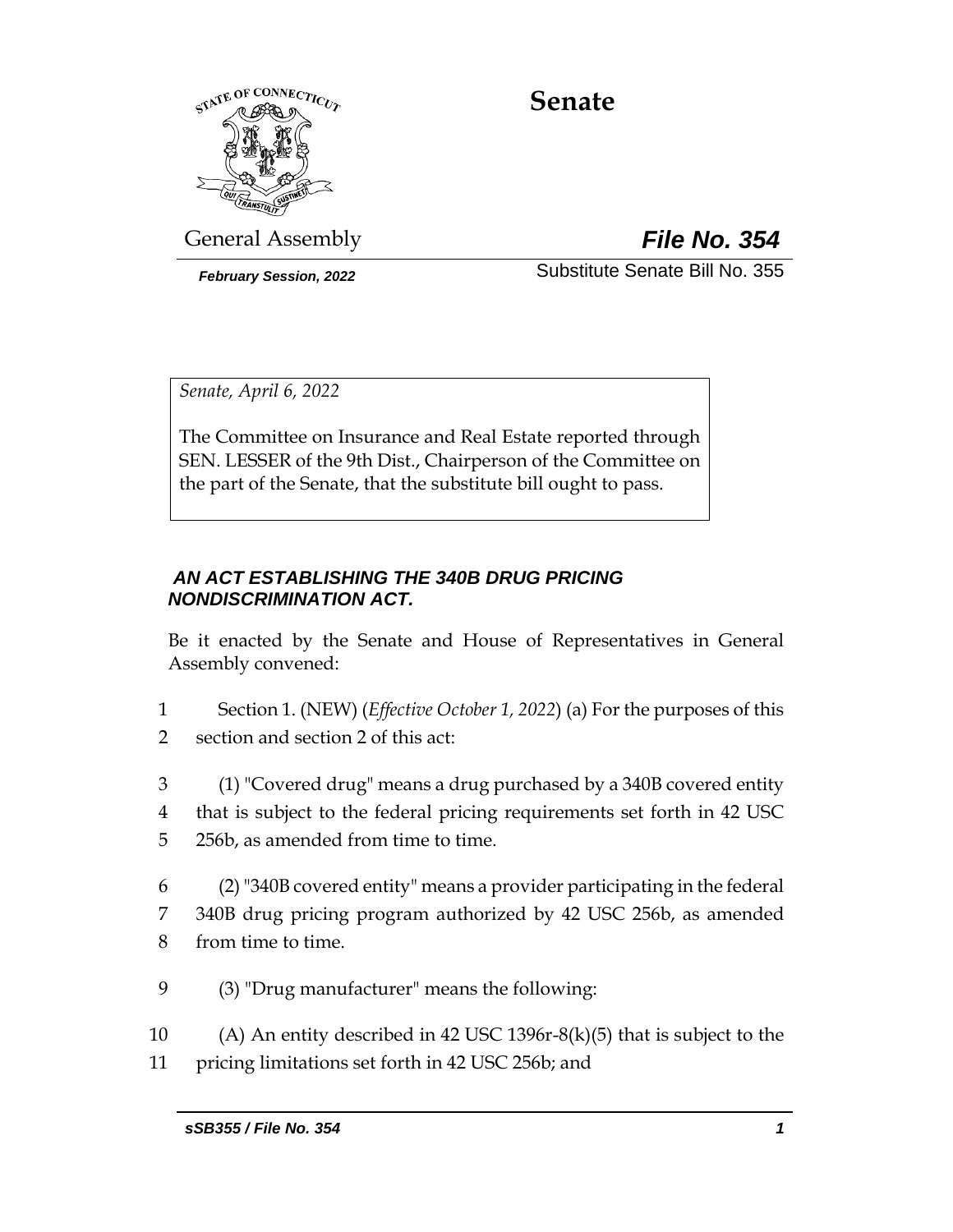(B) A wholesaler described in 42 USC 1396r-8(k)(11) engaged in the distribution of covered drugs for an entity described in 42 USC 1396r- 8(k)(5) that is subject to the pricing limitations set forth in 42 USC 256b. (4) "Payer" means a pharmacy benefits manager. (5) "Pharmacy benefits manager" has the same meaning as provided in section 38a-479aaa of the general statutes and includes a wholly or partially owned or controlled subsidiary of a pharmacy benefits manager. (6) "Specified pharmacy" means a pharmacy owned by, or under contract with, a 340B covered entity that is registered with the 340B discount drug purchasing program set forth in 42 USC 256b to dispense covered drugs on behalf of the 340B covered entity, whether in person or by mail. (b) A payer shall not impose any requirements, conditions or exclusions that: (1) Discriminate against a 340B covered entity or a specified pharmacy in connection with dispensing covered drugs; or (2) Prevent a 340B covered entity from retaining the benefit of discounted pricing for the purchase of covered drugs. (c) Discrimination prohibited pursuant to subsection (b) of this section includes: (1) Payment terms, reimbursement methodologies, or other terms and conditions that distinguish between covered drugs and other drugs, account for the availability of discounts under the 340B discount drug purchasing program set forth in 42 USC 256b in determining reimbursement or are less favorable than the payment terms or reimbursement methodologies for similarly situated entities that are not furnishing or dispensing covered drugs; (2) Terms or conditions applied to 340B covered entities or specified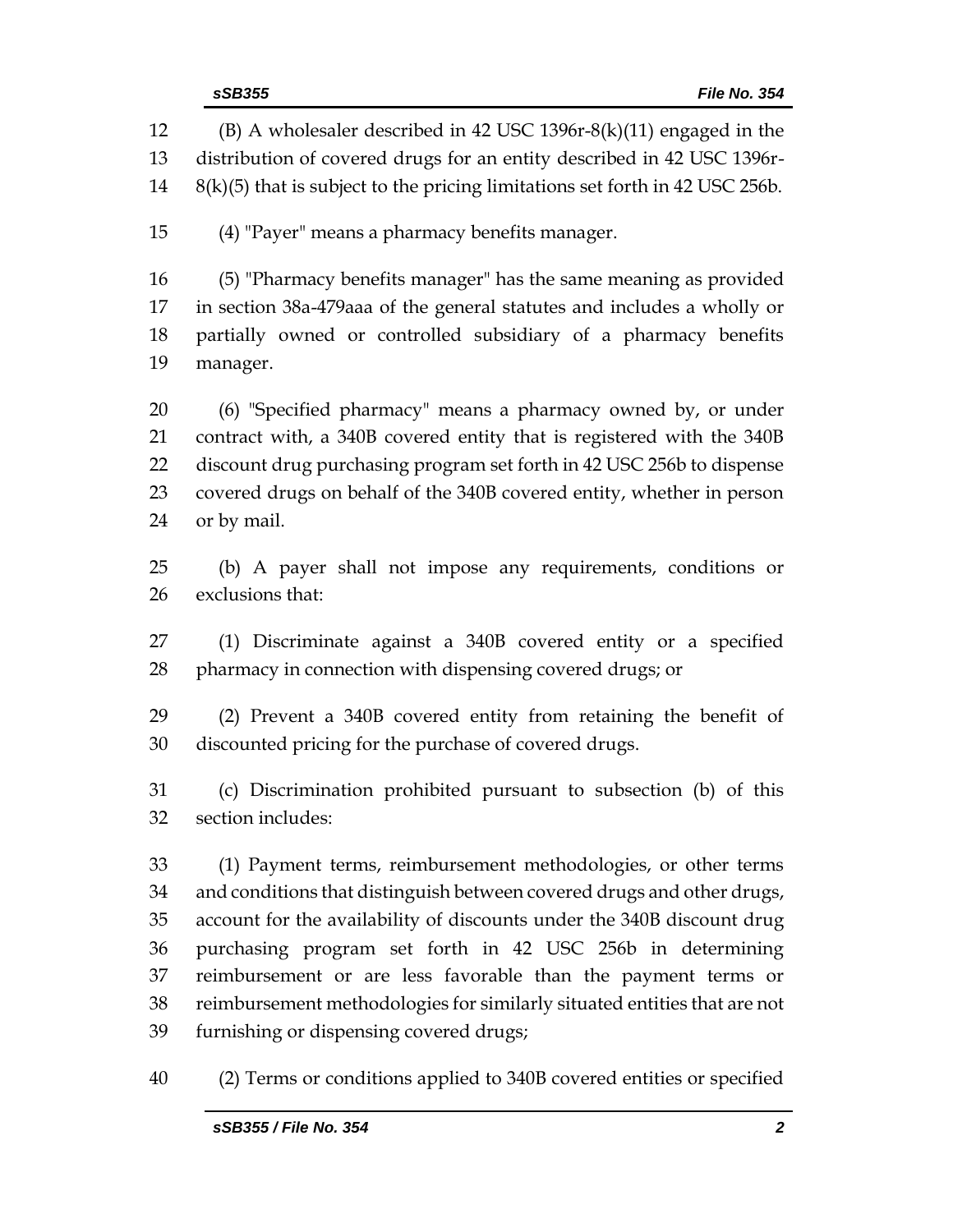pharmacies based on the furnishing or dispensing of covered drugs or their status as a 340B covered entity or specified pharmacy, including restrictions or requirements for participating in standard or preferred pharmacy networks or requirements related to the frequency or scope of audits;

 (3) Requiring a 340B covered entity or specified pharmacy to identify, either directly or through a third-party, covered drugs or covered drug costs;

 (4) Refusing to contract with or terminating a contract with a 340B covered entity or specified pharmacy, or otherwise excluding a 340B covered entity or specified pharmacy from a standard or preferred network, on the basis that such entity or pharmacy is a 340B covered entity or a specified pharmacy or for reasons other than those that apply equally to entities or pharmacies that are not 340B covered entities or specified pharmacies;

 (5) Retaliation against a 340B covered entity or specified pharmacy based on its exercise of any right or remedy under this section; or

 (6) Interfering with an individual's choice to receive a covered drug from a 340B covered entity or specified pharmacy, whether in person or via direct delivery, mail or other form of shipment.

 (d) The provisions of this section do not apply to the federal Medicare program and HUSKY Health program, but do apply to entities that contract with the HUSKY Health program or the federal Medicare program if such entities are a payer and have discretion to negotiate or establish rates of payment for drugs.

 Sec. 2. (NEW) (*Effective October 1, 2022*) (a) A drug manufacturer shall comply with federal pricing requirements set forth in 42 USC 256b when selling covered drugs to 340B covered entities located in this state and shall not impose any preconditions, limitations, delays or other barriers to the purchase of covered drugs that are not required under 42 USC 256b.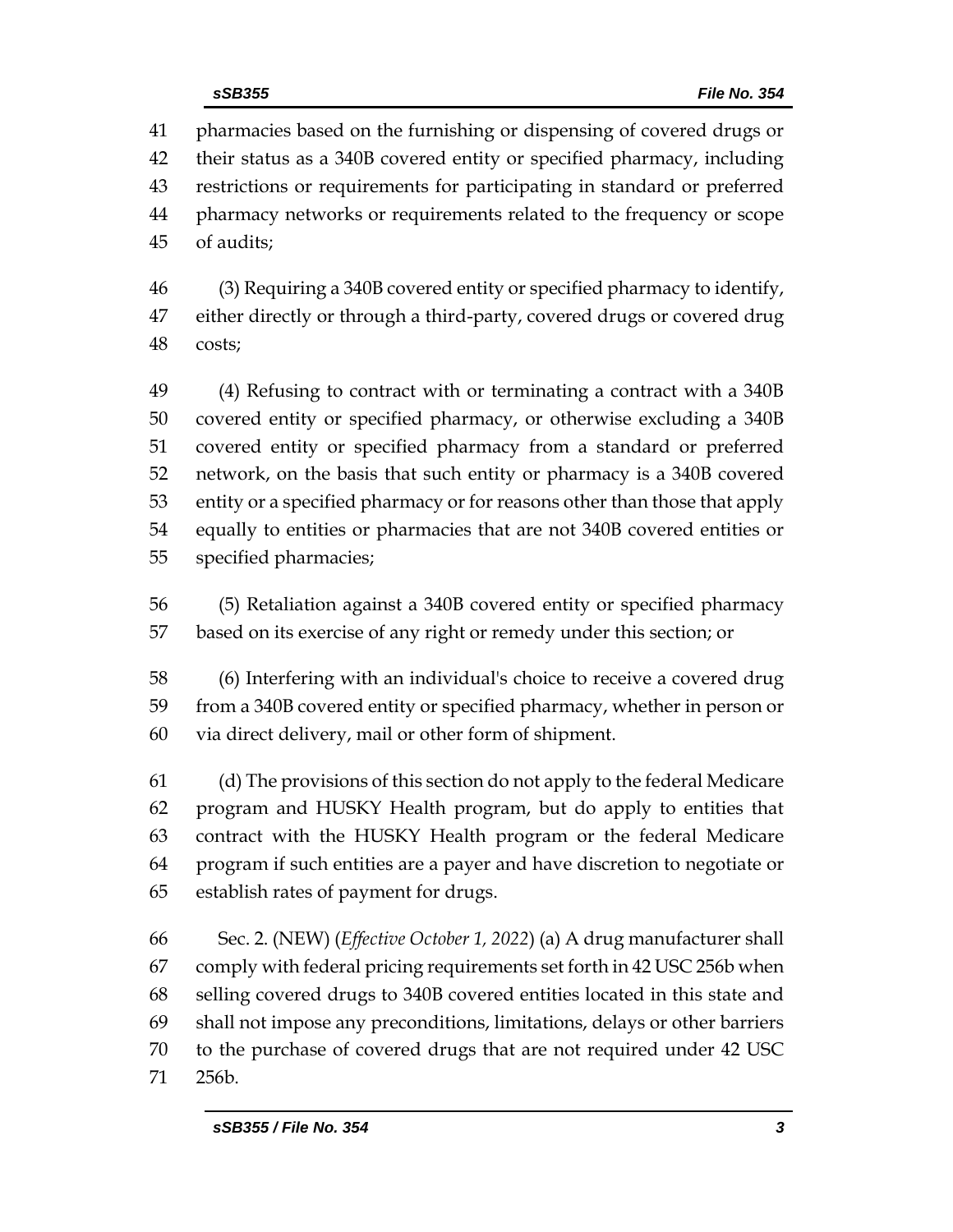(b) Preconditions, limitations, delays or other barriers prohibited by subsection (a) of this section include:

 (1) Implementation of policies or limitations that restrict the ability of 340B covered entities or specified pharmacies to dispense covered drugs, including restrictions on the number or type of locations through which covered drugs may be dispensed by or on behalf of a 340B covered entity;

 (2) Conditioning the sale of covered drugs for 340B covered entities on enrollment with third-party vendors or on the sharing of claims information or other data;

 (3) Charging 340B covered entities for covered drugs at amounts above the federal ceiling price, including policies that condition discounts on rebate requests;

 (4) Interfering with an individual's choice to receive a covered drug from a 340B covered entity or specified pharmacy, whether in person or via direct delivery, mail or other form of shipment;

 (5) Delays in shipping covered drugs compared to drugs that are not discounted; and

 (6) Retaliation against a 340B covered entity or specified pharmacy based on such entity's or pharmacy's exercise of any right or remedy under this section.

 (c) The Insurance Commissioner shall adopt regulations, in accordance with the provisions of chapter 54 of the general statutes, to implement the provisions of this section and section 1 of this act.

This act shall take effect as follows and shall amend the following sections:

| Section 1 | October 1, 2022 | New section |
|-----------|-----------------|-------------|
| Sec. 2    | October 1, 2022 | New section |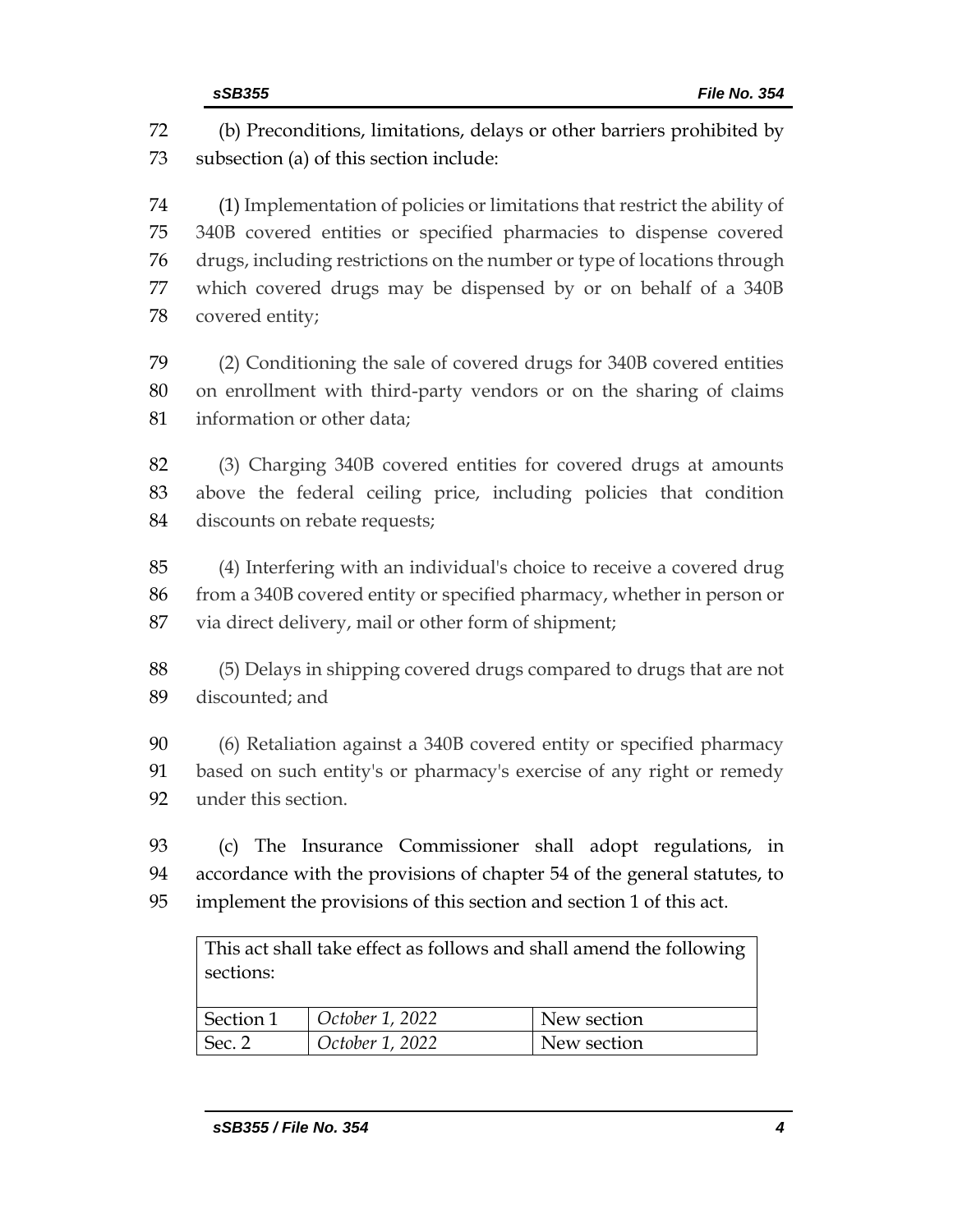# *Statement of Legislative Commissioners:*

In Section 1, Subsecs. (b)(1) and (c)(5), the word "and" was changed to "or" for accuracy.

*INS Joint Favorable Subst.*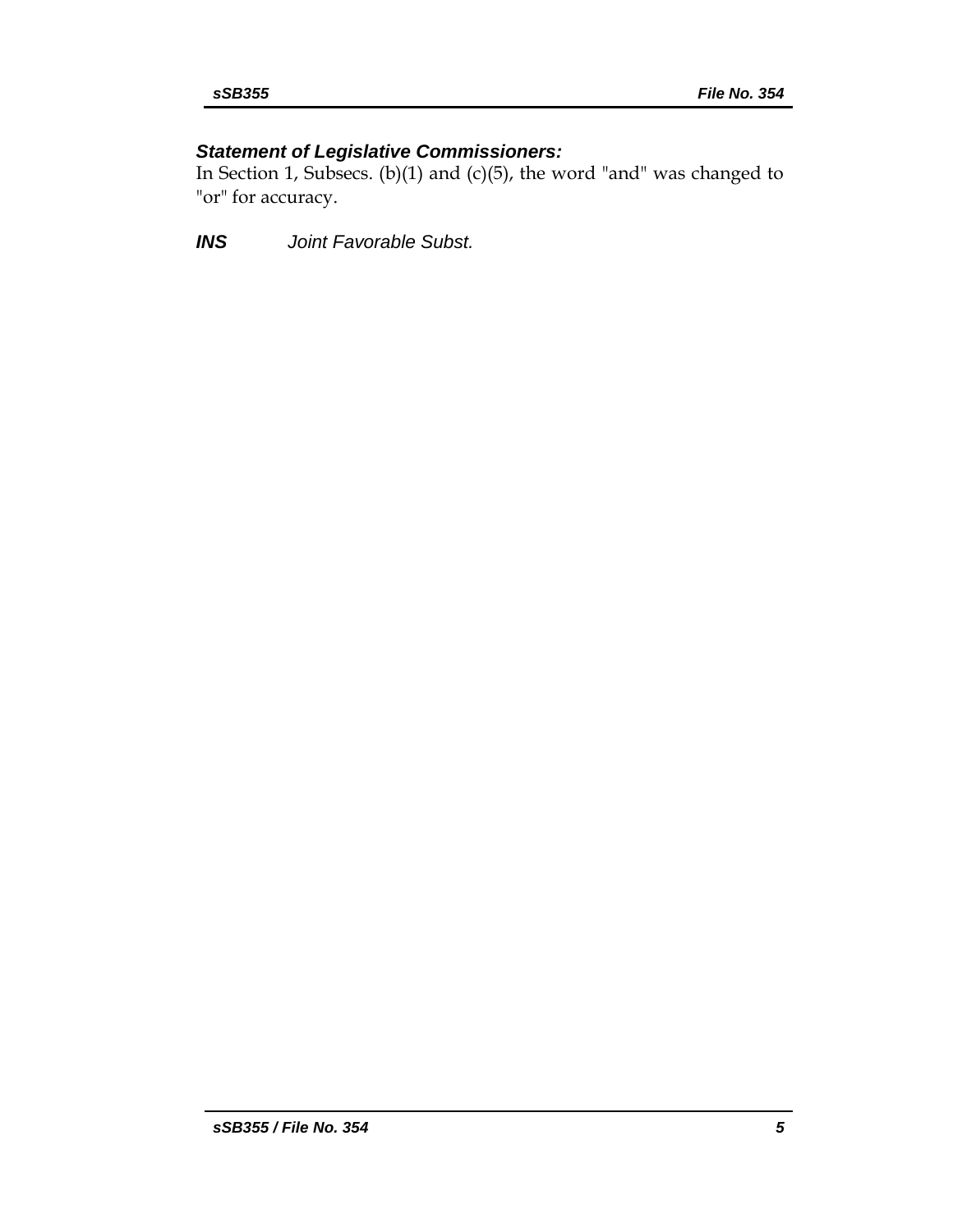*The following Fiscal Impact Statement and Bill Analysis are prepared for the benefit of the members of the General Assembly, solely for purposes of information, summarization and explanation and do not represent the intent of the General Assembly or either chamber thereof for any purpose. In general,*  fiscal impacts are based upon a variety of informational sources, including the analyst's professional *knowledge. Whenever applicable, agency data is consulted as part of the analysis, however final products do not necessarily reflect an assessment from any specific department.*

#### *OFA Fiscal Note*

#### *State Impact:*

| <b>Agency Affected</b> | <b>Fund-Effect</b> | FY 23 \$        | FY 24 \$    |
|------------------------|--------------------|-----------------|-------------|
| UConn Health Ctr.      | Various - Savings  | Significant     | Significant |
| Insurance Dept.        | IF - Cost          | Up to<br>50,000 | None        |

Note: IF=Insurance Fund; Various=Various

#### *Municipal Impact:* None

#### *Explanation*

The bill results in an annual significant savings to the University of Connecticut Health Center beginning in FY 23. The health center has multiple 340B covered entities, including John Dempsey Hospital, and has not been fully benefiting from the provisions of the 340B program due to manufacturer and pharmacy benefits manager (PBM) practices. The health center estimates that the foregone savings due to these practices has reached approximately \$7 million to \$9 million annually. It is anticipated that the bill will reduce or eliminate the practices it prohibits, and consequently result in greater 340B savings to UConn Health Center.

The bill results in a cost of up to \$50,000 to the Insurance Fund in FY 23 for the Insurance Department to adopt implementing regulations. As the agency lacks expertise in the business practices and contracting of PBMs and drug manufacturers, it is anticipated the agency would need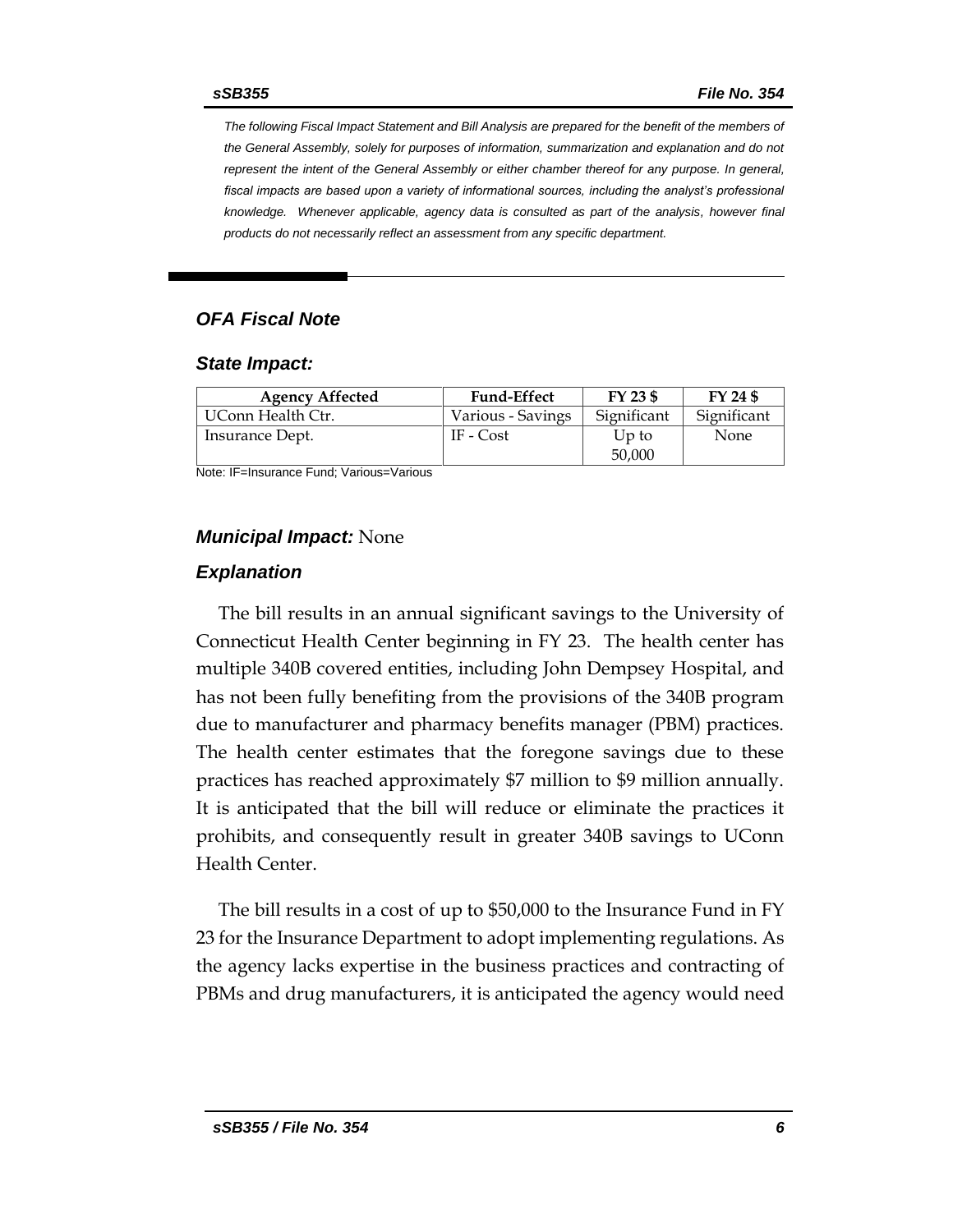to hire a consultant to assist with developing such regulations. 1

#### *The Out Years*

The annualized ongoing fiscal impact identified above would continue into the future subject to the level of the 340B discount.

<sup>1</sup> The fiscal impact to the Insurance Department for enforcing the provisions of the bill would depend on and be associated with the regulations the agency must adopt under the bill.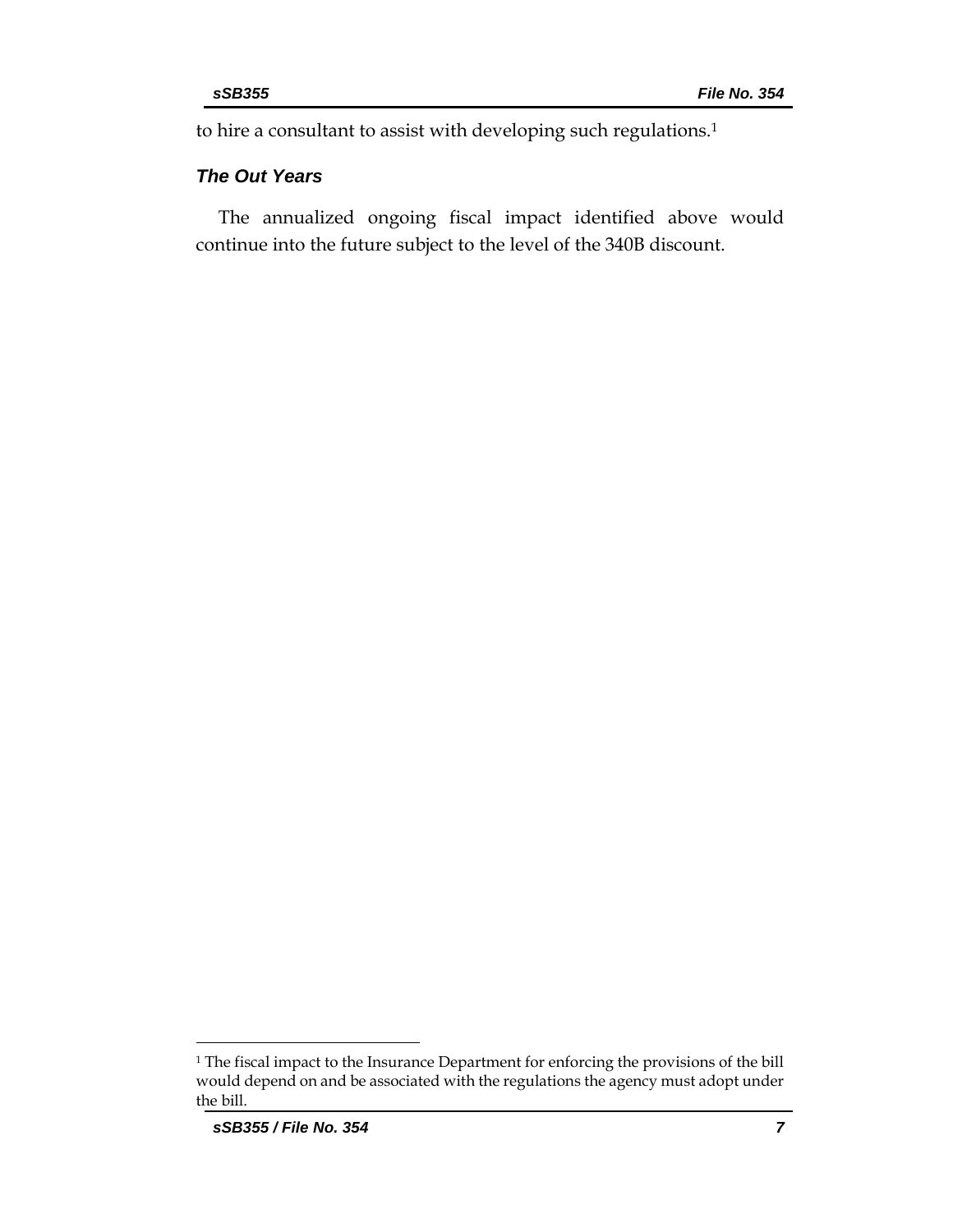# **OLR Bill Analysis sSB 355**

# *AN ACT ESTABLISHING THE 340B DRUG PRICING NONDISCRIMINATION ACT.*

### **SUMMARY**

Section 340B of the federal Public Health Service Act (i.e., the 340B Drug Pricing Program) requires drug manufacturers participating in Medicaid to sell certain outpatient prescription drugs ("covered drugs") at discounted prices to health care organizations that care for uninsured and low-income patients. These organizations include federally qualified health centers, children's hospitals, hospitals that serve a disproportionate number of low-income patients, and other safety net providers ("340B covered entities"). 340B covered entities may dispense the discounted drugs to any of their patients.

This bill prohibits pharmacy benefit managers (PBMs) from (1) discriminating in certain ways against 340B covered entities or their specified pharmacies in connection with dispensing covered drugs and (2) preventing the 340B covered entities from keeping the benefit of the covered drugs' discounted prices. It applies to all PBMs (including those that contract with the Medicare or HUSKY Health programs if they negotiate or establish payment rates for drugs) and their subsidiaries.

The bill also specifically requires certain drug manufacturers and wholesalers to comply with federal 340B pricing and sales requirements when selling covered drugs to 340B covered entities in Connecticut. It prohibits drug manufacturers from imposing a precondition, limitation, delay, or other barrier to purchasing covered drugs beyond those permitted by federal law.

Lastly, the bill requires the insurance commissioner to adopt implementing regulations.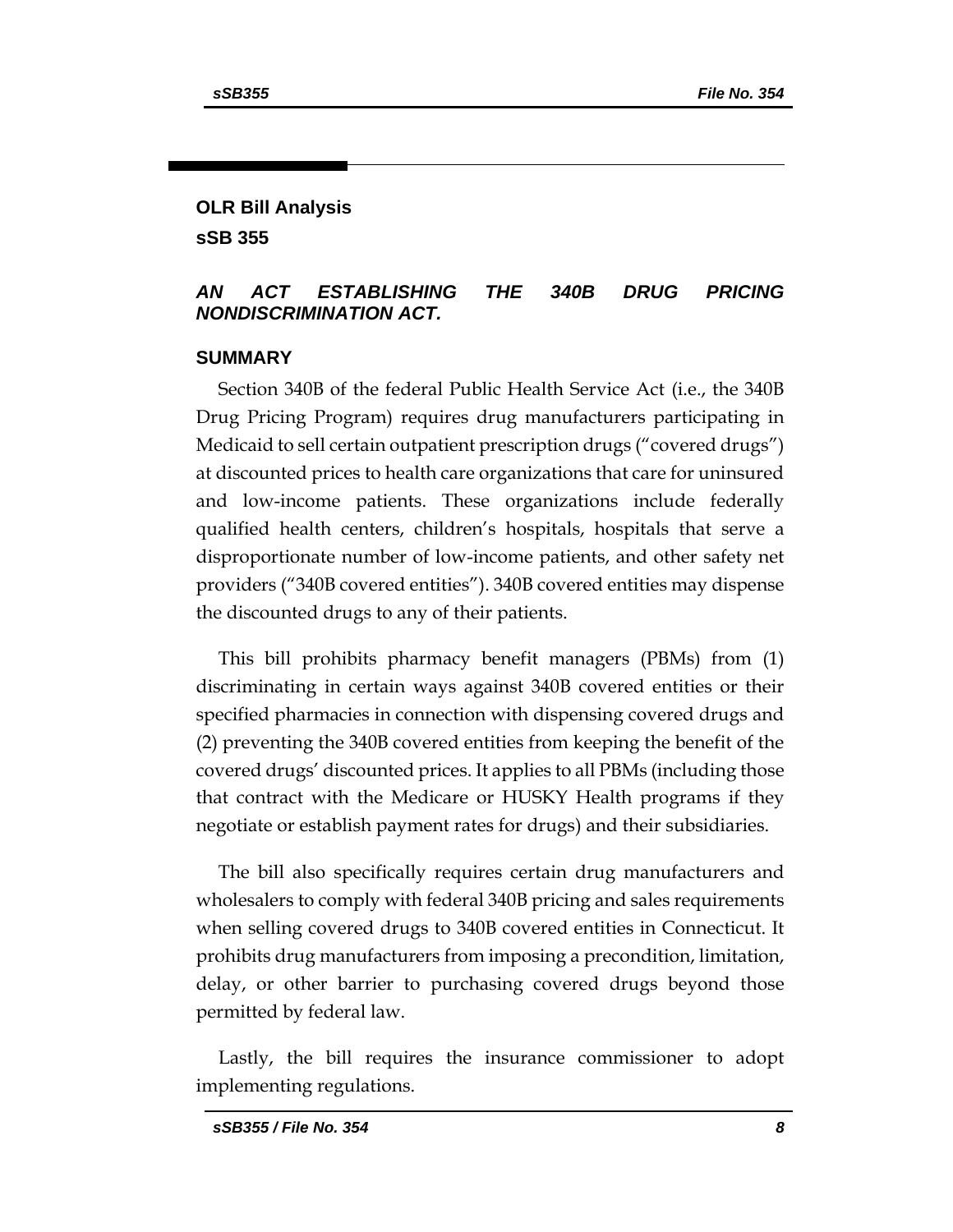### EFFECTIVE DATE: October 1, 2022

# **§ 1 — ACTIVITIES CONSTITUTING DISCRIMINATION BY PBMS**

The bill prohibits PBMs from discriminating against 340B covered entities or their specified pharmacies in connection with dispensing covered drugs. ("Specified pharmacies" are those that the 340B covered entity owns or contracts with, whether the covered drugs are dispensed in person or by mail.) For these purposes, discrimination includes the following:

- 1. payment terms, reimbursement methodologies, or other terms or conditions that (a) distinguish between covered and non-covered drugs, (b) account for the availability of 340B program discounts when determining reimbursement, or (c) are less favorable than those used for similarly situated entities that are not furnishing or dispensing covered drugs;
- 2. terms or conditions applicable to 340B covered entities or specified pharmacies based on their (a) furnishing or dispensing covered drugs or (b) status as a 340B covered entity or specified pharmacy, including restrictions or requirements for participating in certain pharmacy networks or audit frequency or scope;
- 3. requiring 340B covered entities or their specified pharmacies to identify covered drugs or their costs;
- 4. refusing to contract, or ending a contract, with a 340B covered entity or specified pharmacy, or excluding either from a network, because of its status as a 340B covered entity or specified pharmacy or for any reasons other than those that apply equally to non-340B covered entities and specified pharmacies;
- 5. retaliating against a 340B covered entity or specified pharmacy because it avails itself of a right or remedy under the bill; and
- 6. interfering with a person's choice to receive a covered drug from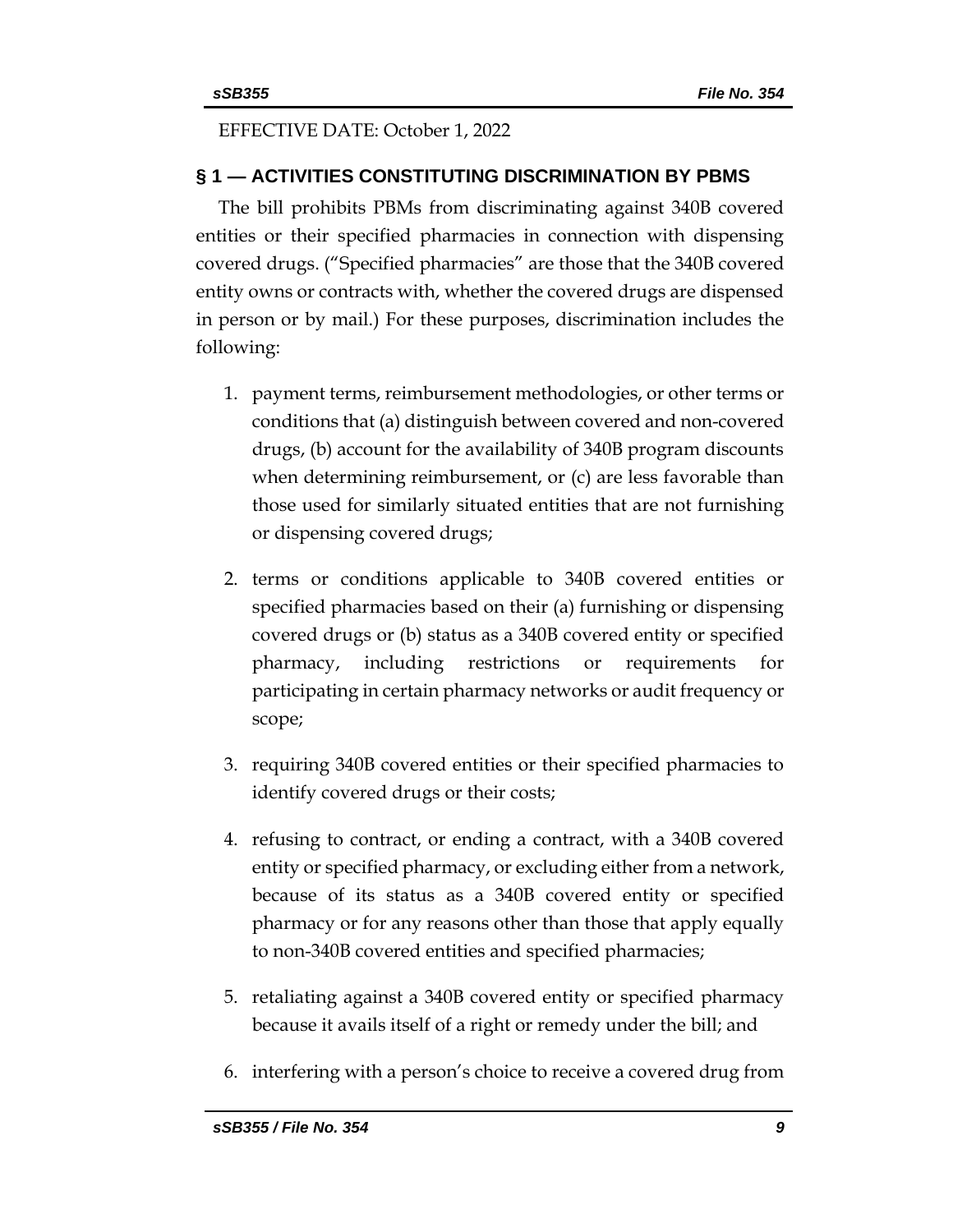a 340B covered entity or specified pharmacy, whether in person or by direct delivery, mail, or other shipment method.

# **§ 2 — PROHIBITIONS ON DRUG MANUFACTURERS AND WHOLESALERS**

The bill specifically prohibits drug manufacturers and wholesalers subject to the 340B Drug Pricing Program's rules from imposing preconditions, limitations, delays, or other barriers on 340B covered entities purchasing covered drugs, unless they are required by federal law. The bill specifies that prohibited preconditions, limitations, delays, or other barriers include the following:

- 1. implementing policies or limitations restricting 340B covered entities' or specified pharmacies' ability to dispense covered drugs, including restricting the number or type of locations that may dispense covered drugs;
- 2. conditioning the sale of covered drugs for 340B covered entities on enrollment with third-party vendors or sharing claims or other data;
- 3. charging 340B covered entities for covered drugs more than the federal ceiling price, including conditioning discounts on rebate requests;
- 4. interfering with a person's choice to receive a covered drug from a 340B covered entity or specified pharmacy, whether in person or by direct delivery, mail, or other shipment method;
- 5. delaying covered drug shipments compared to non-discounted drugs; and
- 6. retaliating against a 340B covered entity or specified pharmacy because it avails itself of a right or remedy under the bill.

# **COMMITTEE ACTION**

Insurance and Real Estate Committee